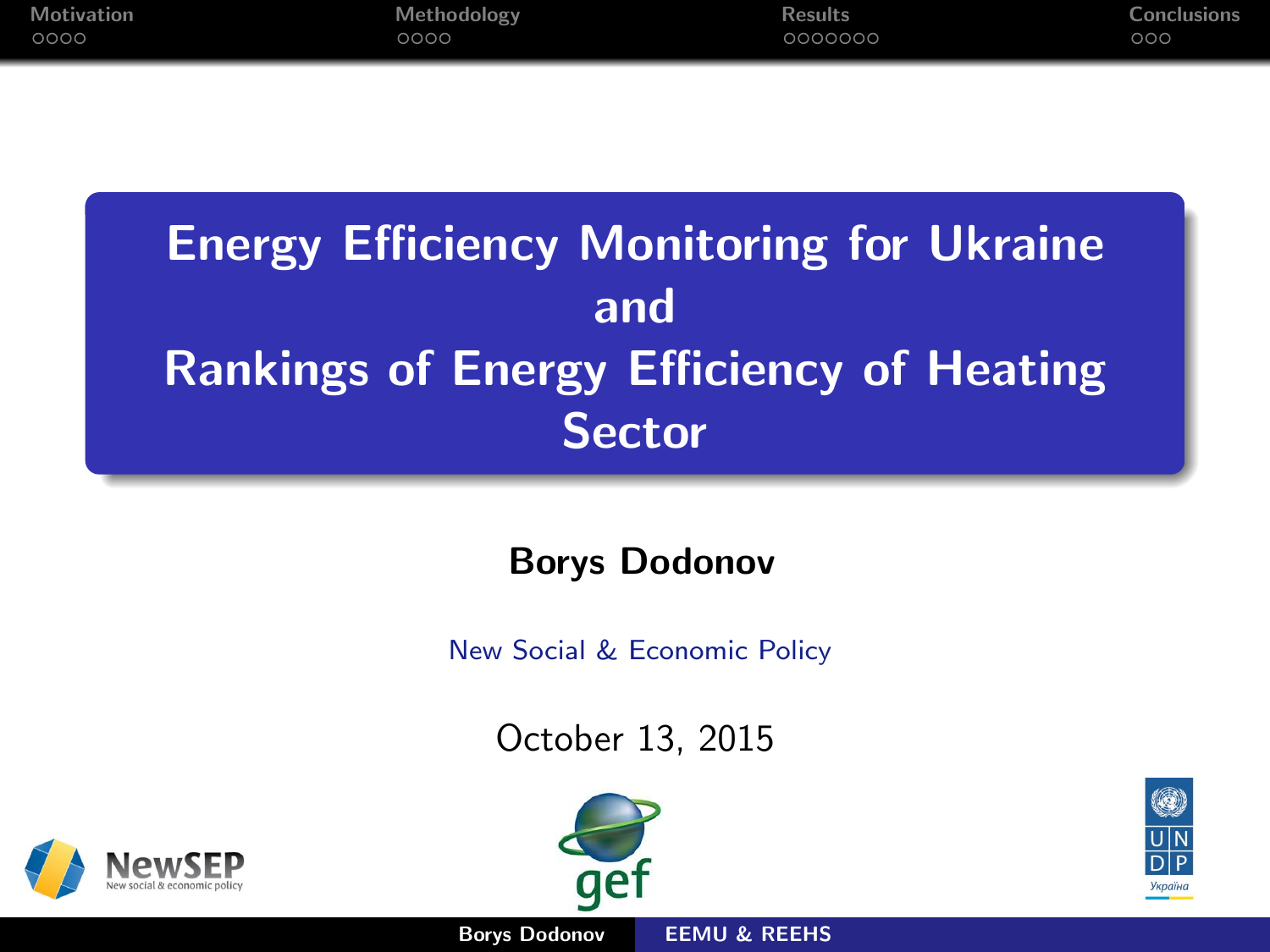<span id="page-1-0"></span>

| Motivation    | Methodology                          | <b>Results</b> | Conclusions |
|---------------|--------------------------------------|----------------|-------------|
| $\bullet$ 000 | 0000                                 | -0000000       | 000         |
|               | Motivation of indicators dovelopment |                |             |

## Motivation of indicators development

There can be economy only where there is efficiency Benjamin Disraeli

The fifth fuel, as energy efficiency is sometimes called, is the cheapest of all

The Economist, "Invisible Fuel", 17th Jan 2015

### Energy Efficiency Monitoring for Ukraine (EEMU)

- **•** Initiated by the UNDP in Ukraine and NewSEP
- **•** Instrument for an effective energy policy
	-
	- **1** Estimate the potential energy saving after energy efficiency increase
	- Set short and long-run energy efficiency targets
	- <sup>3</sup> Use for monitoring the progress towards determined targets
	- Publication of the results should increase the responsibility and efforts of public authorities





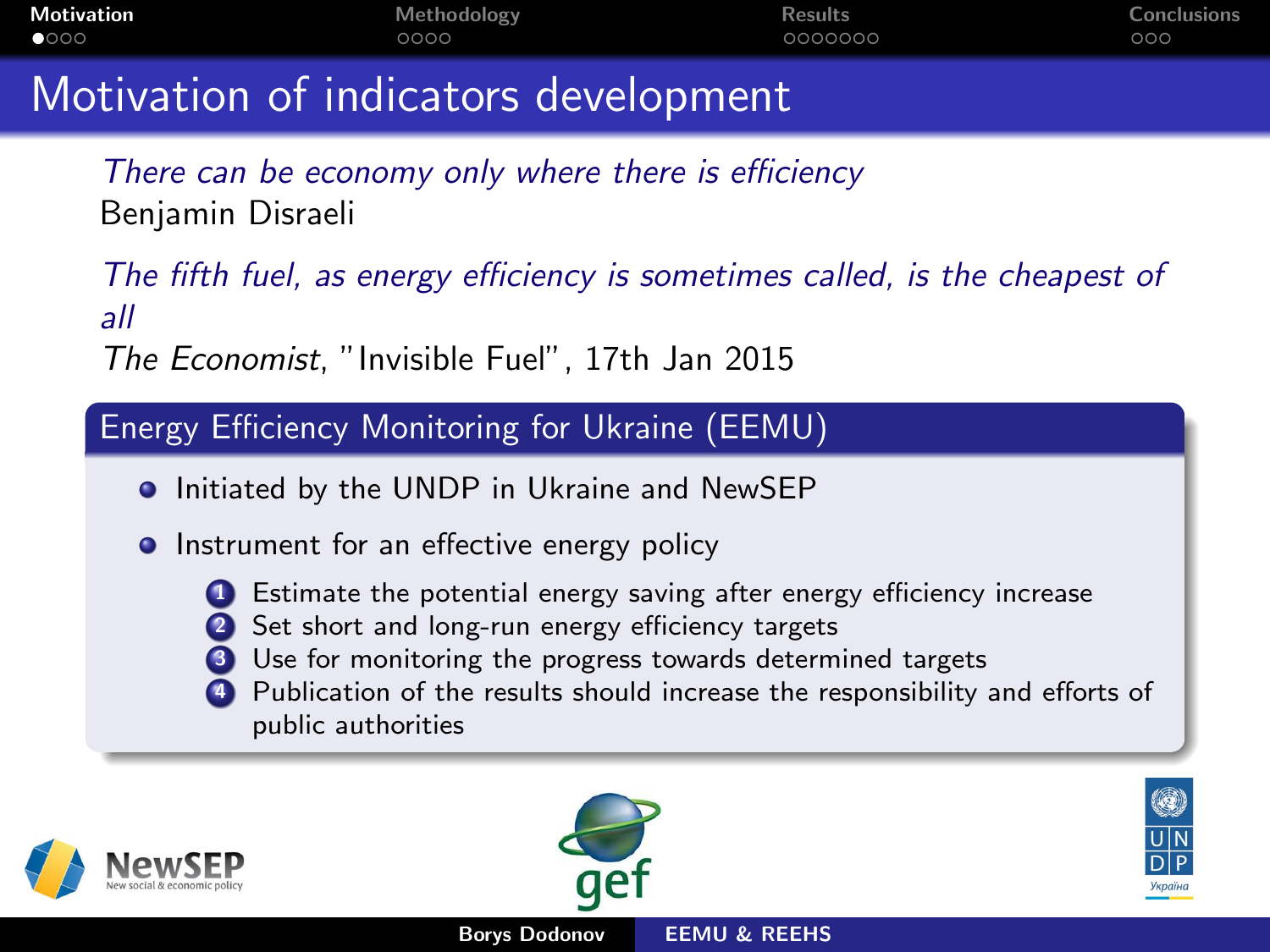<span id="page-2-0"></span>

| <b>Motivation</b>           | Methodology                                                 | <b>Results</b> | Conclusions |
|-----------------------------|-------------------------------------------------------------|----------------|-------------|
| $\circ \bullet \circ \circ$ | 0000                                                        | 0000000        | 000         |
|                             | Structure of the Economy affects the final energy intensity |                |             |

Figure 1: STRUCTURE OF ENERGY consumption in Ukraine and the EU in 2013



Source: ODYSSEE and Derzhstat

Figure 2: STRUCTURE OF manufacturing energy consumption in Ukraine and the EU in 2013



Source: ODYSSEE and Derzhstat





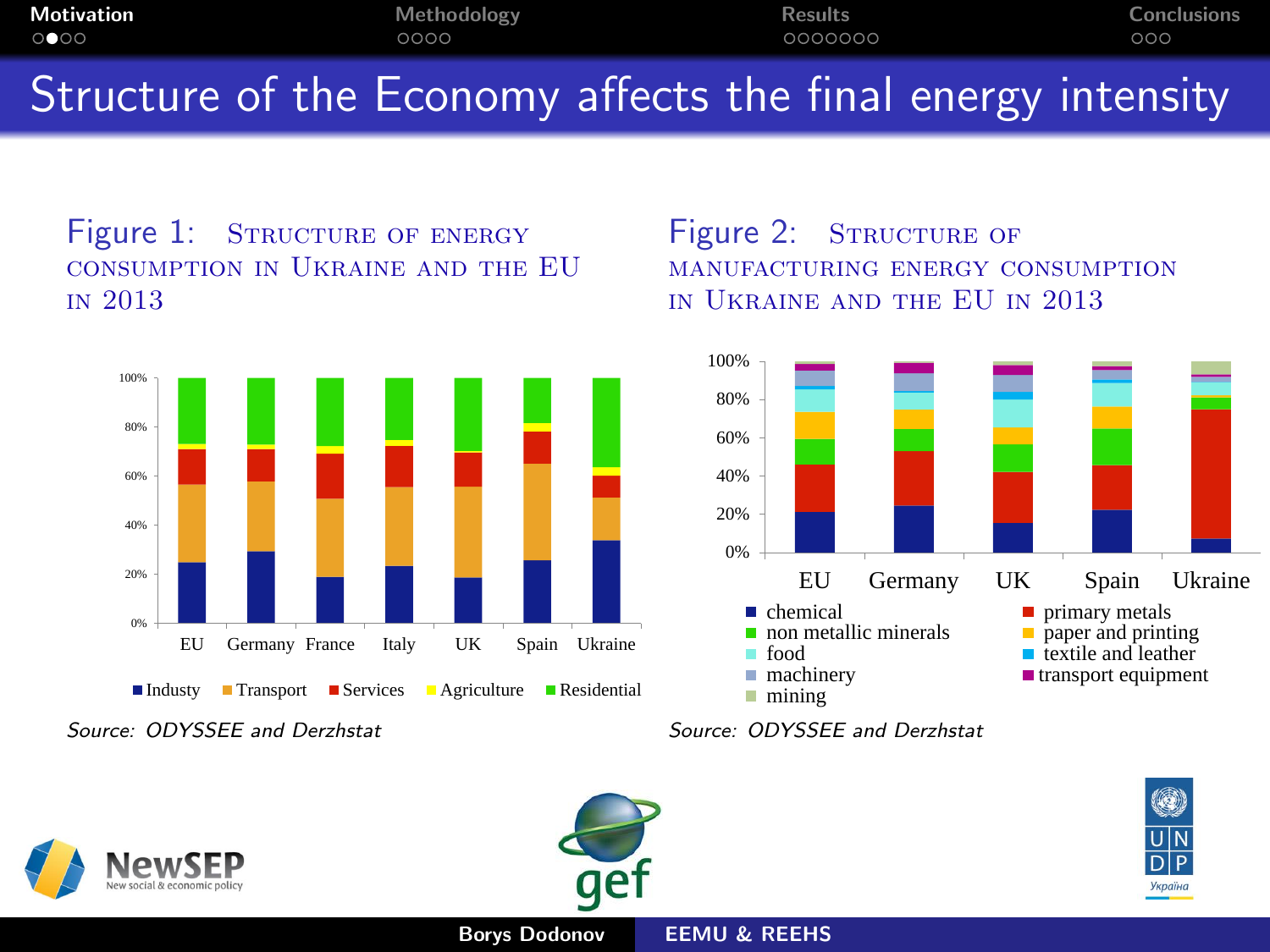<span id="page-3-0"></span>

| <b>Motivation</b><br>0000 | Methodology<br>0000 | Results<br>0000000                                  | Conclusions<br>000 |
|---------------------------|---------------------|-----------------------------------------------------|--------------------|
|                           |                     | Rankings of Energy Efficiency in the Heating Sector |                    |
| (REEHS)                   |                     |                                                     |                    |

Figure 3: Inefficiency of heating and hot water supply\*



Source: ODYSSEE, Derzhstat and NewSEP estimates \*Consumption in the EU was corrected by the structure of the residential stock in Ukraine.

#### Energy efficiency of residential heating

- **Energy consumption per m2 is** twofold higher in Ukraine than in the EU
- **•** Energy efficiency increase up to the EU level would allow to drastically decrease natural gas import, increase households' welfare and improve environment
- **•** Effectiveness of state programs would considerable increase after incorporation into them the quantitative energy consumption targets



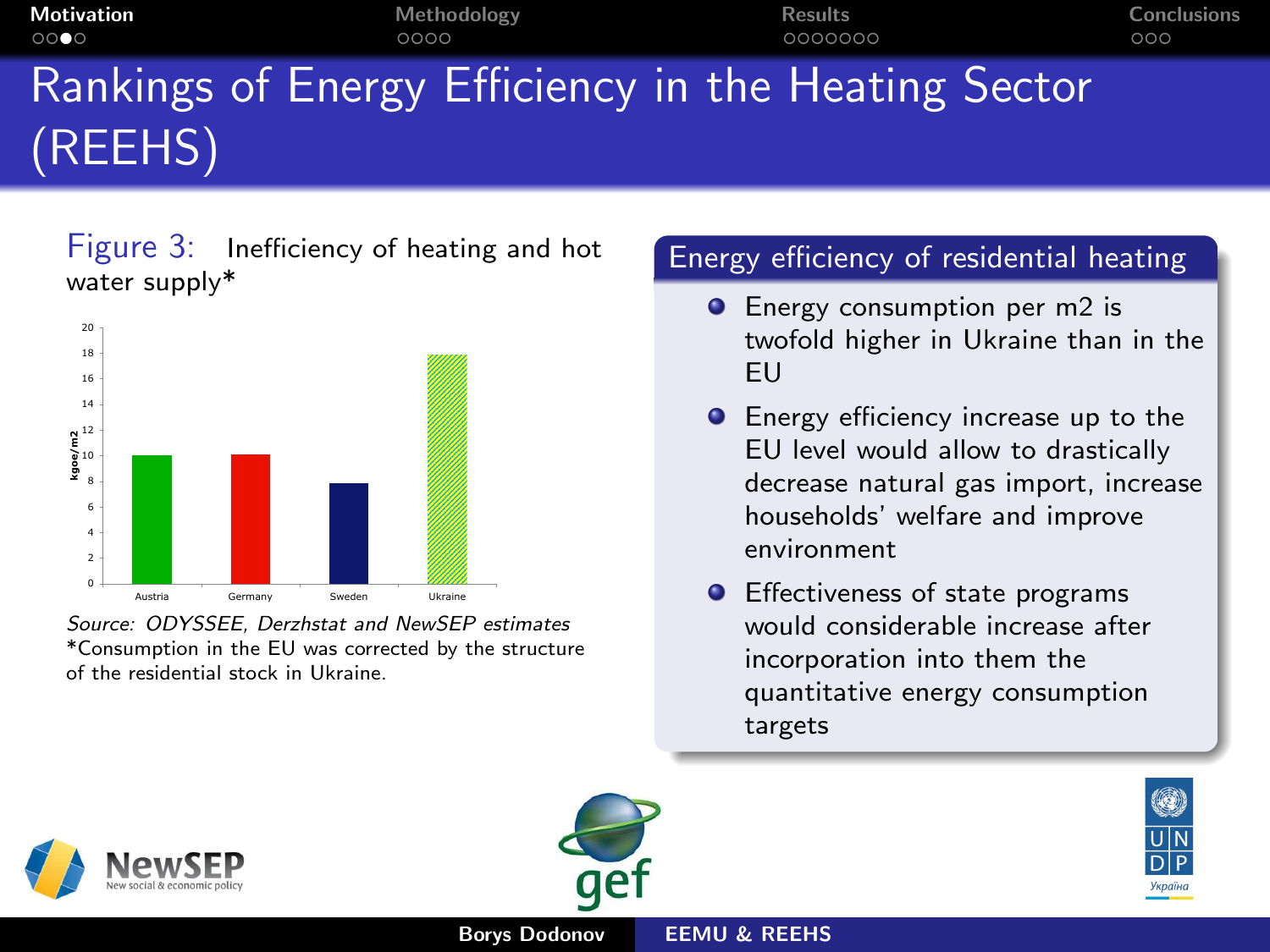<span id="page-4-0"></span>

| <b>Motivation</b> | Methodology | <b>Results</b> | Conclusions |
|-------------------|-------------|----------------|-------------|
| 000               | 0000        | 0000000        | 000         |
| . .               |             |                |             |

## Use in the EU

#### The EU Directive on Energy Efficiency (2012/27/EU)

- **•** Submission of country's annual reports on the progress achieved towards national energy efficiency targets (Article 24)
- Starting 2014 and 3 years thereafter, Member States should submit NEEAP containing achieved and expected energy efficiency saving
- **•** The targets should be quantitative and expressed in primary and final energy consumption

#### Energiewende in Germany

Germany adopted addition monitoring process at national level. The implementation of policy measures and targets will be examined at regular interval

#### Pan–European project on energy efficiency indicators ODYSSEE

- 28 EU countries and Norway
- **•** Monitor and compare energy efficiency progress by sector
- **•** Evaluate the energy efficiency policy measures in national programs





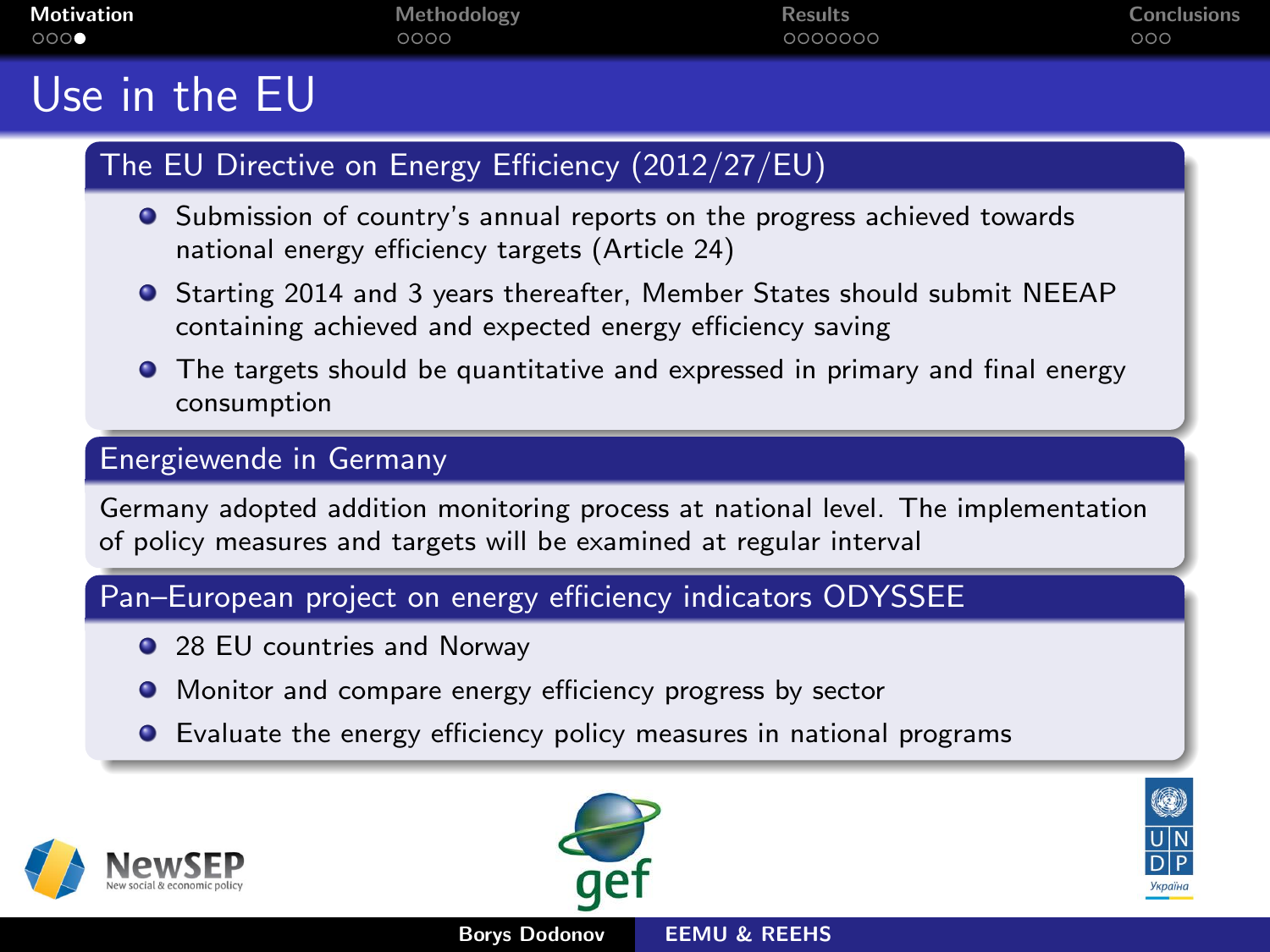<span id="page-5-0"></span>

| Motivation  | Methodology | <b>Results</b> | Conclusions |
|-------------|-------------|----------------|-------------|
| 0000        | 0000        | 0000000        | 000         |
|             |             |                |             |
| Methodology |             |                |             |

- Methodology is based on IEA's method of energy consumption decomposition
- Accounts for changing the structure of the economy and business activity over time
- What would energy consumption in Ukraine would be if economy performed at the EU intensities?
- The data availability from SSSU constrained us to calculation of indicators for the following sectors:
	- agriculture
	- mining and 9 manufacturing industries
	- **a** services
	- **e** construction
	- residential sector
	- energy transformation at fossil–fuel power plants (FFPP)







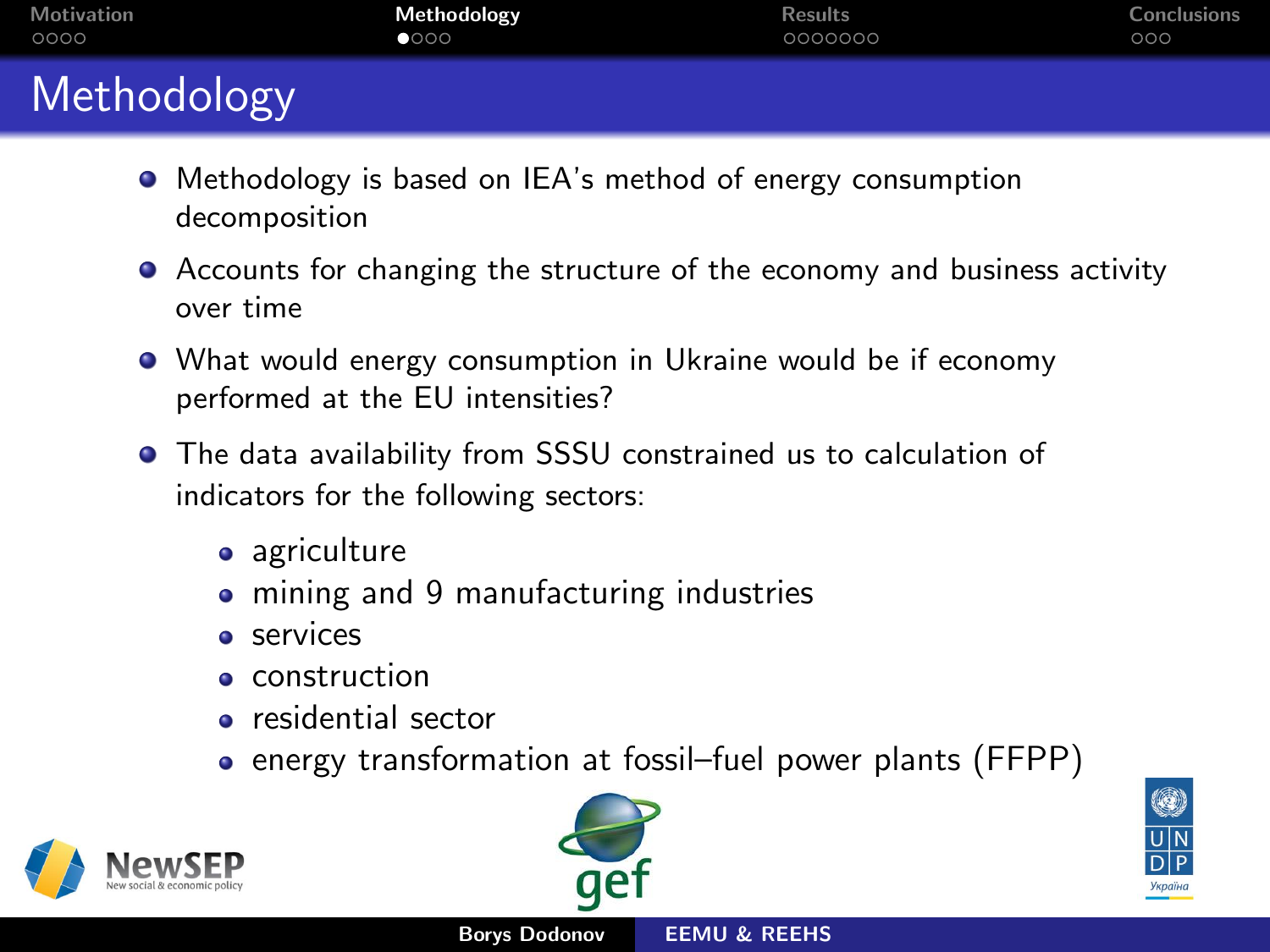<span id="page-6-0"></span>

| Motivation              | Methodology | <b>Results</b> | Conclusions |
|-------------------------|-------------|----------------|-------------|
| 0000                    | 0000        | 0000000        | 000         |
| Energy efficiency index |             |                |             |

- The benchmark of the efficiency energy consumption is the correspondent energy intensity in the EU
- Hypothetically efficient consumption intensity in each sector drops to the EU level
- Hypothetical energy saving *i* ( $HES<sub>i</sub>$ ) difference between current  $(E_i)$  and hypothetically efficient consumption
- **•** Energy efficiency indicator  $i$  ( $I_i$ ) percent of an effective energy use

 $I_i = (1 - \frac{HES_i}{E_i})$  $(\frac{ES_i}{E_i}) * 100\%$ 

• The energy efficiency benchmark in heating sector varies by region due to the different structure of heating supply







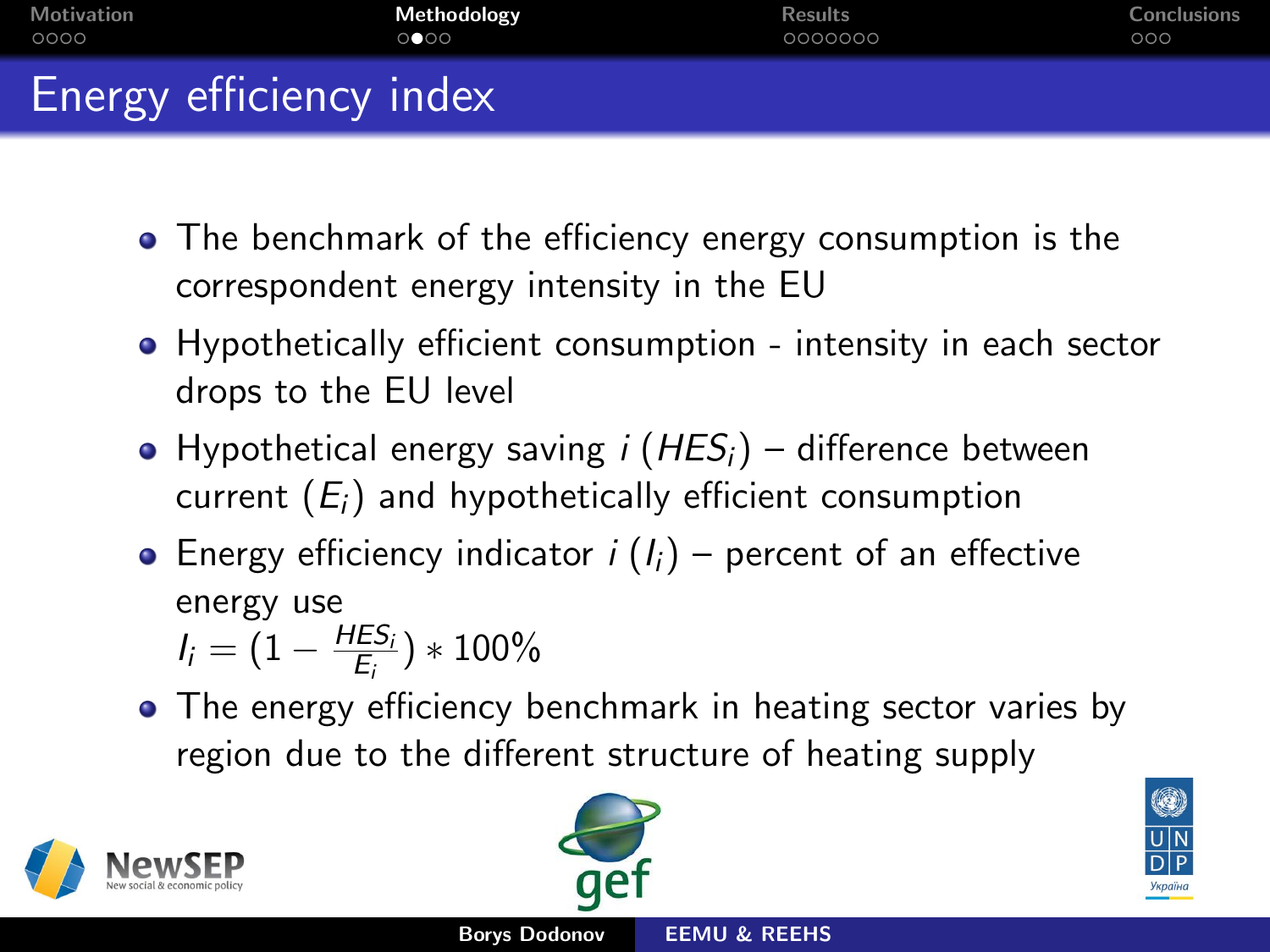<span id="page-7-0"></span>

| <b>Motivation</b> | Methodology | <b>Results</b> | Conclusions |
|-------------------|-------------|----------------|-------------|
| 0000              | 0000        | 0000000        | ೦೦೦         |

## Major factors affecting energy consumption

- $\bullet$  Business activity  $(A)$  VA in the economy, tonnes of steel in steel industry, population in residential sector.
- $\bullet$  Intensity (*I*) energy use per unit of output
- $\bullet$  Structure (S)– different activity by sub–sector

### Decomposition of energy consumption over time

 $\Delta E = E_{2013} - E_{2012} = \Delta A + \Delta S + \Delta I + \varepsilon$ , where

 $\varepsilon$  residual term, the magnitude of which depends on decomposition method

Method of decomposition in EFMU 2015 – Log Mean Divisia I (recommended by IEA)

- **Strong theoretical soundness**
- Only LMDI allows to simultaneously get:
	- ideal decomposition ( $\varepsilon = 0$ )
	- time reversibility
	- additivity by sub-sector





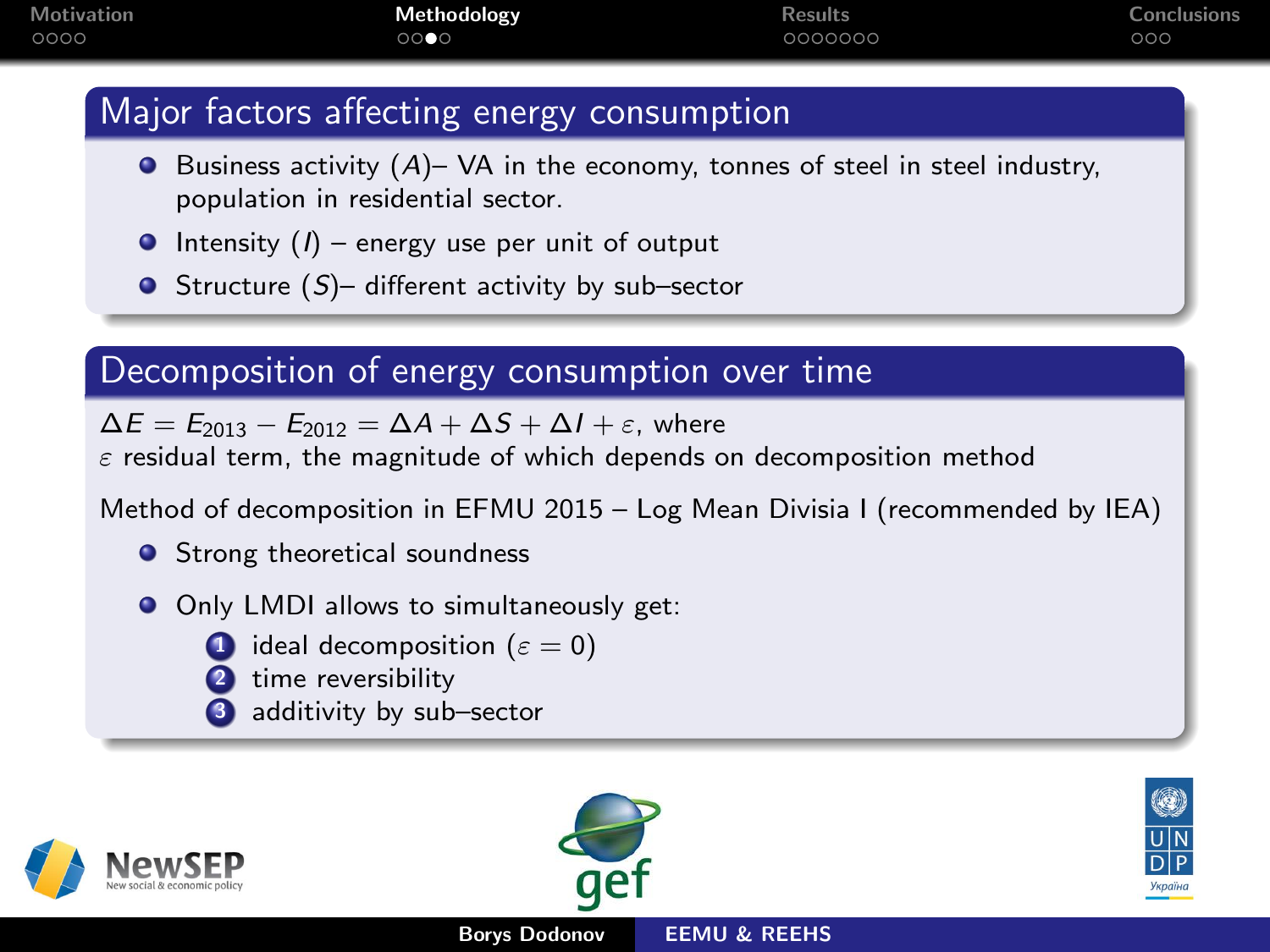<span id="page-8-0"></span>

| Motivation<br>0000 | Methodology<br>000                                   | <b>Results</b><br>0000000 | Conclusions<br>000 |
|--------------------|------------------------------------------------------|---------------------------|--------------------|
|                    | REEHS: Hypothetical energy efficient consumption for |                           |                    |
|                    | heating and hot water supply by region               |                           |                    |

Figure 4: Hypothetical energy efficient consumption of heating and hot water supply per m2 of floor area by region, kilograms of oil equivalent (kgoe)



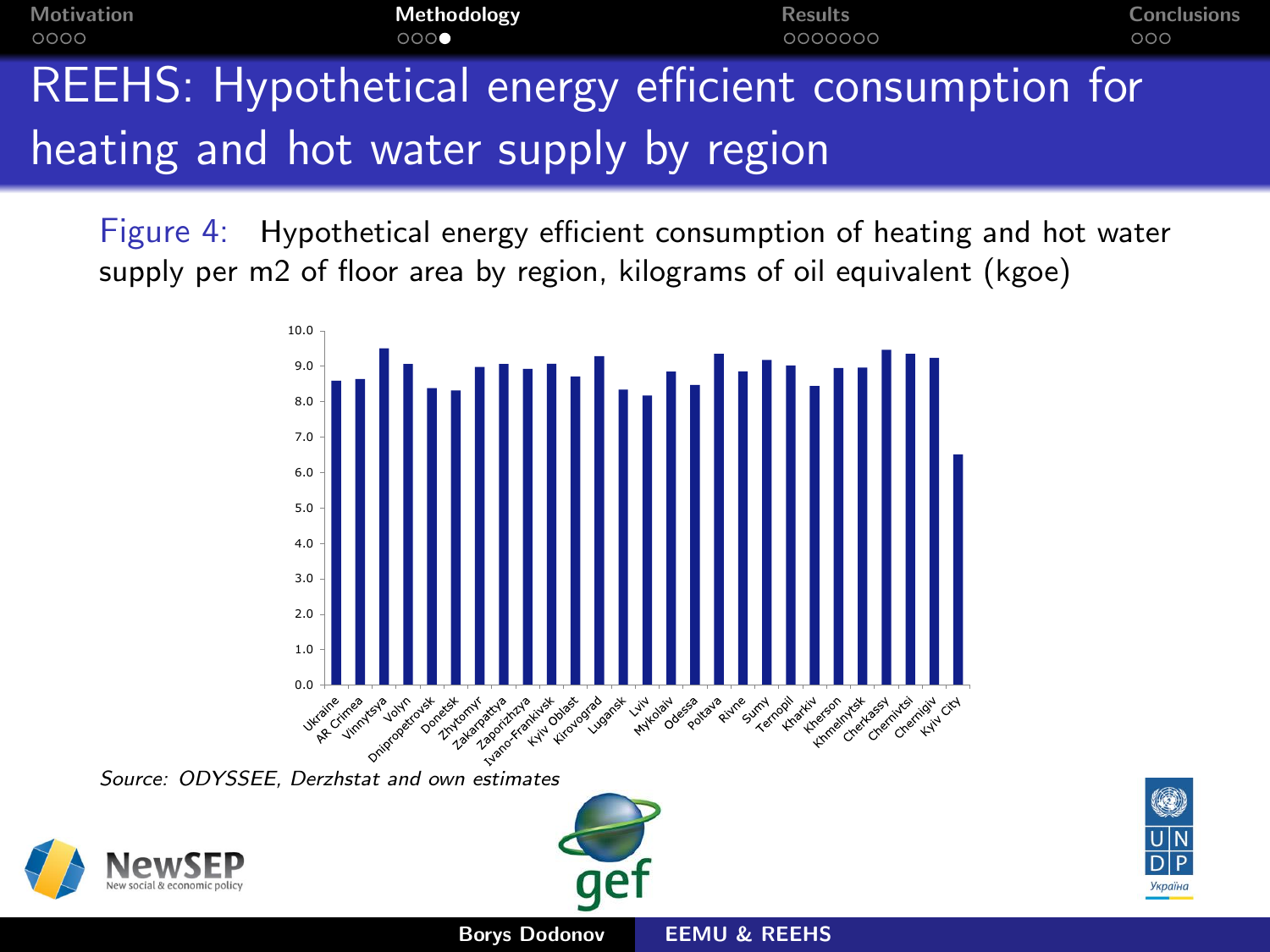<span id="page-9-0"></span>

| <b>Motivation</b> | Methodology | <b>Results</b> | <b>Conclusions</b> |
|-------------------|-------------|----------------|--------------------|
| 0000              | 0000        | 000000         | ೦೦೦                |

#### Table 1: Energy efficiency indicators for Ukraine in 2013

|                                                                                                  | <b>TFC and energy</b><br>transformation at FFPP, ktoe | <b>Energy intensity</b>          | <b>Energy efficiency</b><br>indicator, % of the EU |
|--------------------------------------------------------------------------------------------------|-------------------------------------------------------|----------------------------------|----------------------------------------------------|
| <b>Ukraine</b>                                                                                   | 76.599                                                |                                  | 59.7                                               |
| <b>Agriculture</b>                                                                               | 2.242                                                 | 0.26                             | 43.0                                               |
| Industry                                                                                         | 24.870                                                |                                  | 63.0                                               |
| Mining                                                                                           | 1.663                                                 | 0.112                            | 65.7                                               |
| Manufacturing                                                                                    | 23,307                                                |                                  | 62.8                                               |
| Food&Tobacco                                                                                     | 1,658                                                 | 0.250                            | 44.0                                               |
| Textile&Leather                                                                                  | 62                                                    | 0.091                            | 68.4                                               |
| Wood                                                                                             | 194                                                   | 0.440                            | 40.5                                               |
| Paper&Printing                                                                                   | 280                                                   | 0.254                            | 129.9                                              |
| Chemical                                                                                         | 1,788                                                 | 0.915                            | 30.6                                               |
| Non-metallic minerals                                                                            | 1,534                                                 | 0.842                            | 52.6                                               |
| Steel industry*                                                                                  | 16,701                                                | 0.510                            | 70.3                                               |
| Machinery                                                                                        | 665                                                   | 0.149                            | 17.9                                               |
| Transport equipment                                                                              | 454                                                   | 0.089                            | 40.1                                               |
| <b>Construction</b><br><b>Services</b><br><b>Residential</b><br><b>Fossil Fuel Power Plants*</b> | 411<br>5.745<br>23.495<br>19.871                      | 0.042<br>0.051<br>0.022<br>0.312 | 22.5<br>33.0<br>53.1<br>66.3                       |

#### Source: EEMU 2015

Note: \*Intensity in steel industry is measured as energy/tonne of steel and intesity at FPPP is estimated according to Taylor et al. (2008)





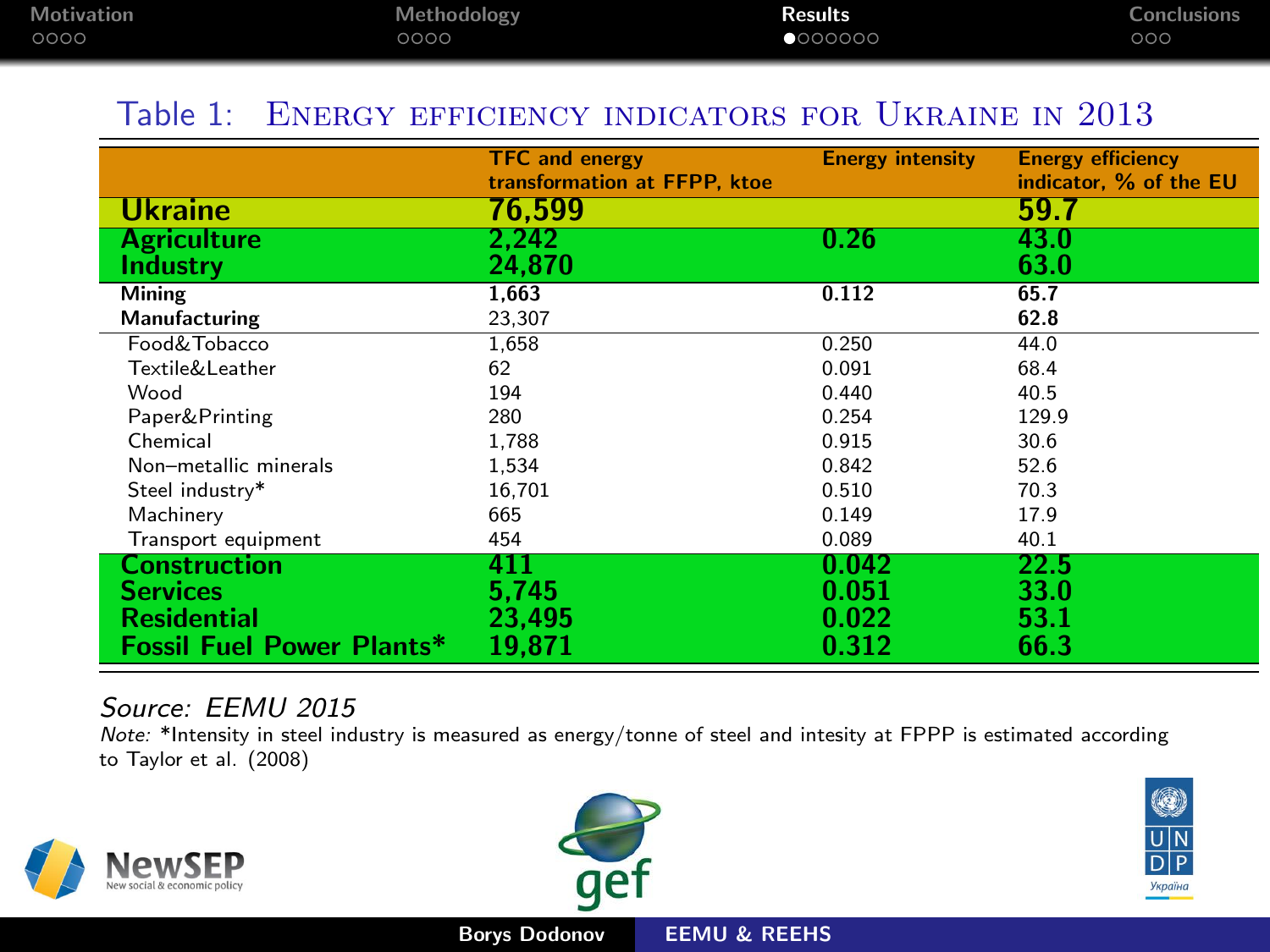<span id="page-10-0"></span>

| <b>Motivation</b> | Methodology | <b>Results</b> | <b>Conclusions</b> |
|-------------------|-------------|----------------|--------------------|
| 0000              | 0000        | 000000         | ೦೦೦                |

#### Table 2: POTENTIAL ENERGY SAVING BY SECTOR IN 2013

| <b>Sector</b>   | <b>Potential</b><br>energy saving, mtoe | Share in total<br>saving, % |
|-----------------|-----------------------------------------|-----------------------------|
| Residential     | 11.0                                    | 34                          |
| Industry        | 10.0                                    | 28                          |
| <b>FFPP</b>     | 6.8                                     | 21                          |
| <b>Services</b> | 3.8                                     | 12                          |
| Agriculture     | 1.3                                     | 4                           |
| Construction    | 0.4                                     |                             |
| Total           | 32.3                                    | 100%                        |

Source: EEMU 2015

32.3 Mtoe  $\Rightarrow$  39.7 bcm of natural gas<sup>1</sup>  $\Rightarrow$  is close to total natural gas consumption and two times higher than total gas import in 2014

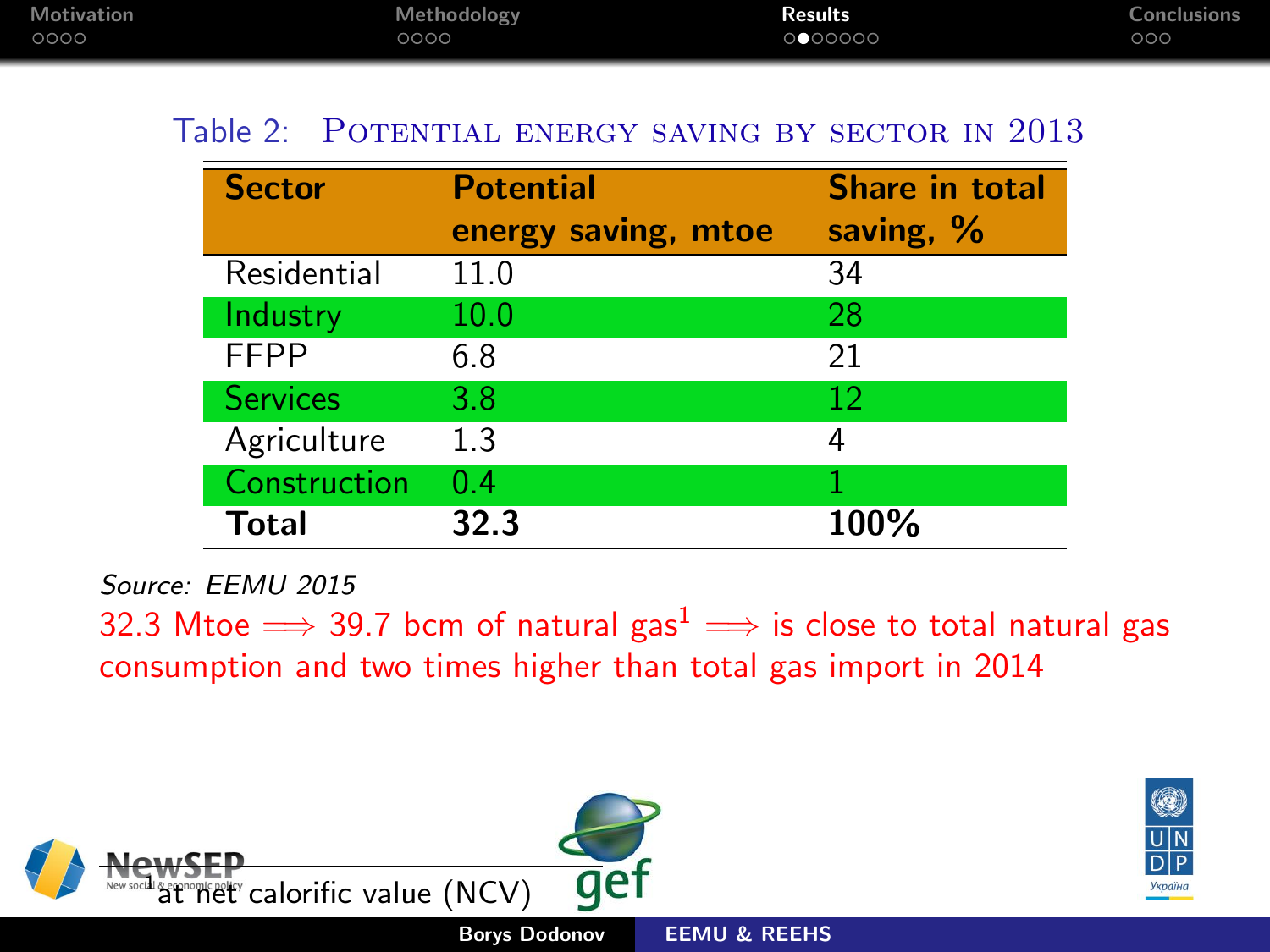<span id="page-11-0"></span>

| Motivation | Methodology | <b>Results</b> | <b>Conclusions</b> |
|------------|-------------|----------------|--------------------|
| 0000       | 0000        | 0000000        | ೦೦೦                |

Figure 5: DECOMPOSITION OF ENERGY CONSUMPTION CHANGE BY sector in 2012-2013



Українс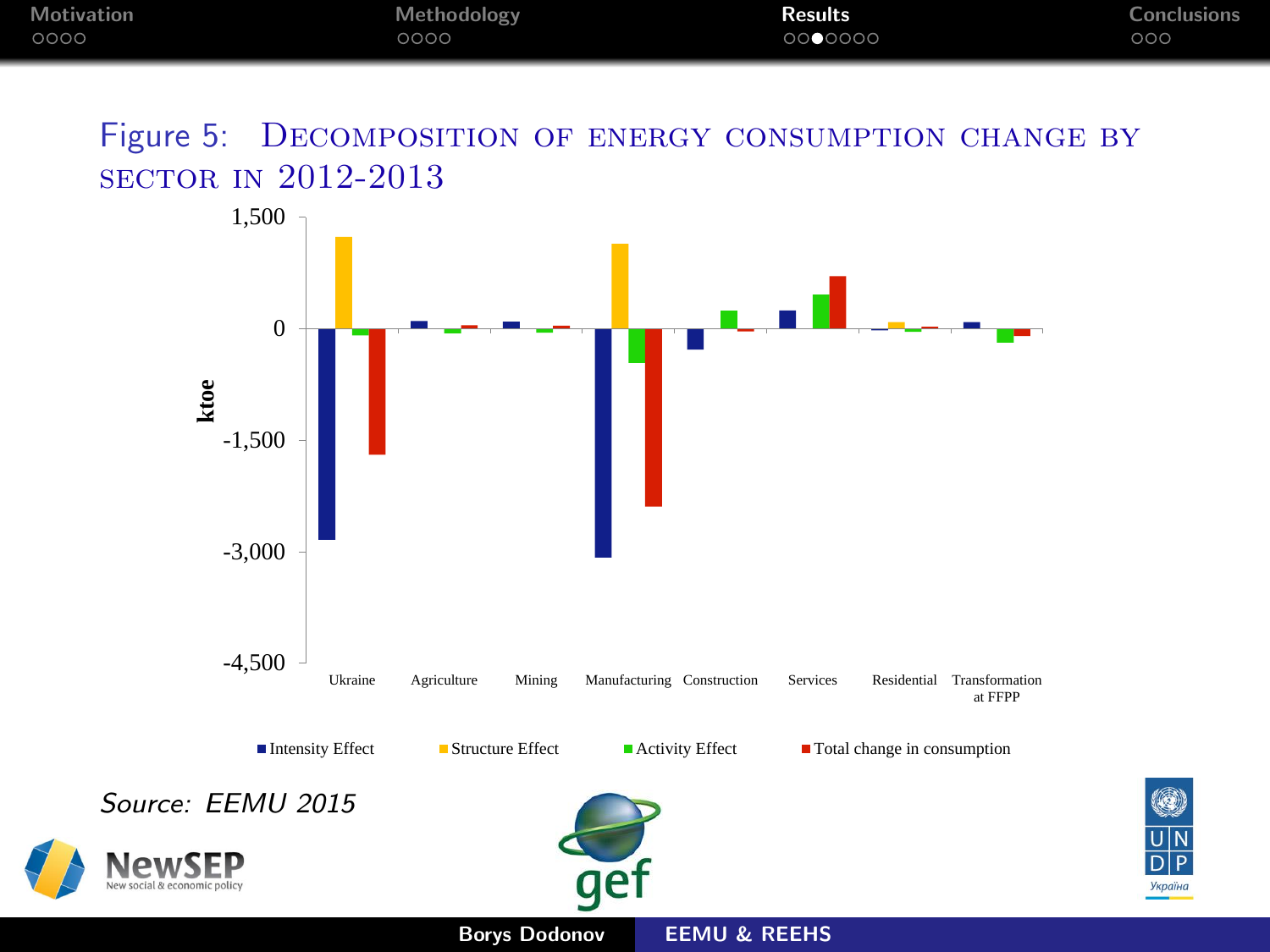<span id="page-12-0"></span>

| Motivation | Methodology | <b>Results</b> | Conclusions |
|------------|-------------|----------------|-------------|
| 0000       | 0000        | 0000000        | ೦೦೦         |

Figure 6: DECOMPOSITION OF ENERGY CONSUMPTION CHANGE IN industry in 2012-2013



Українс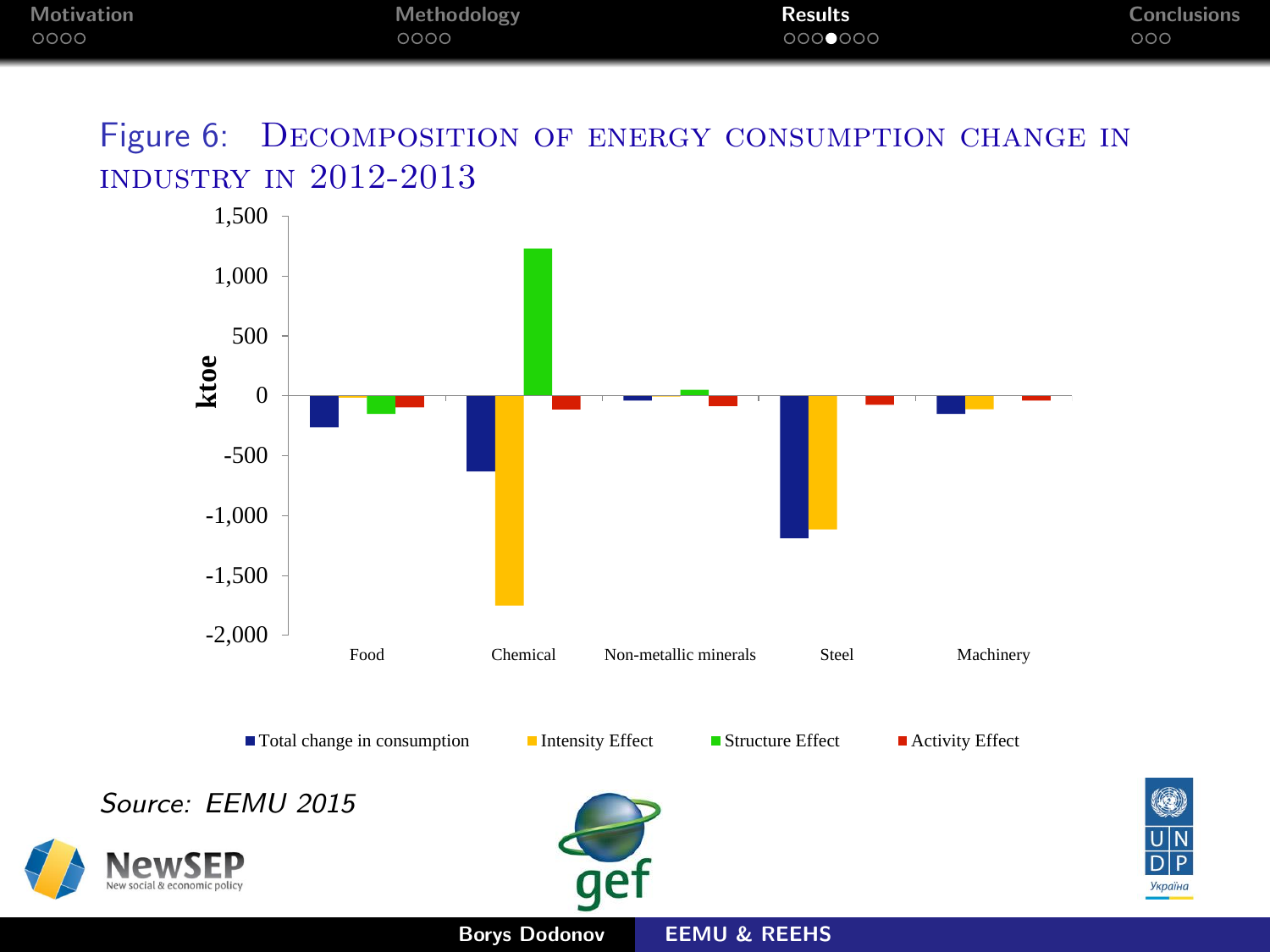<span id="page-13-0"></span>







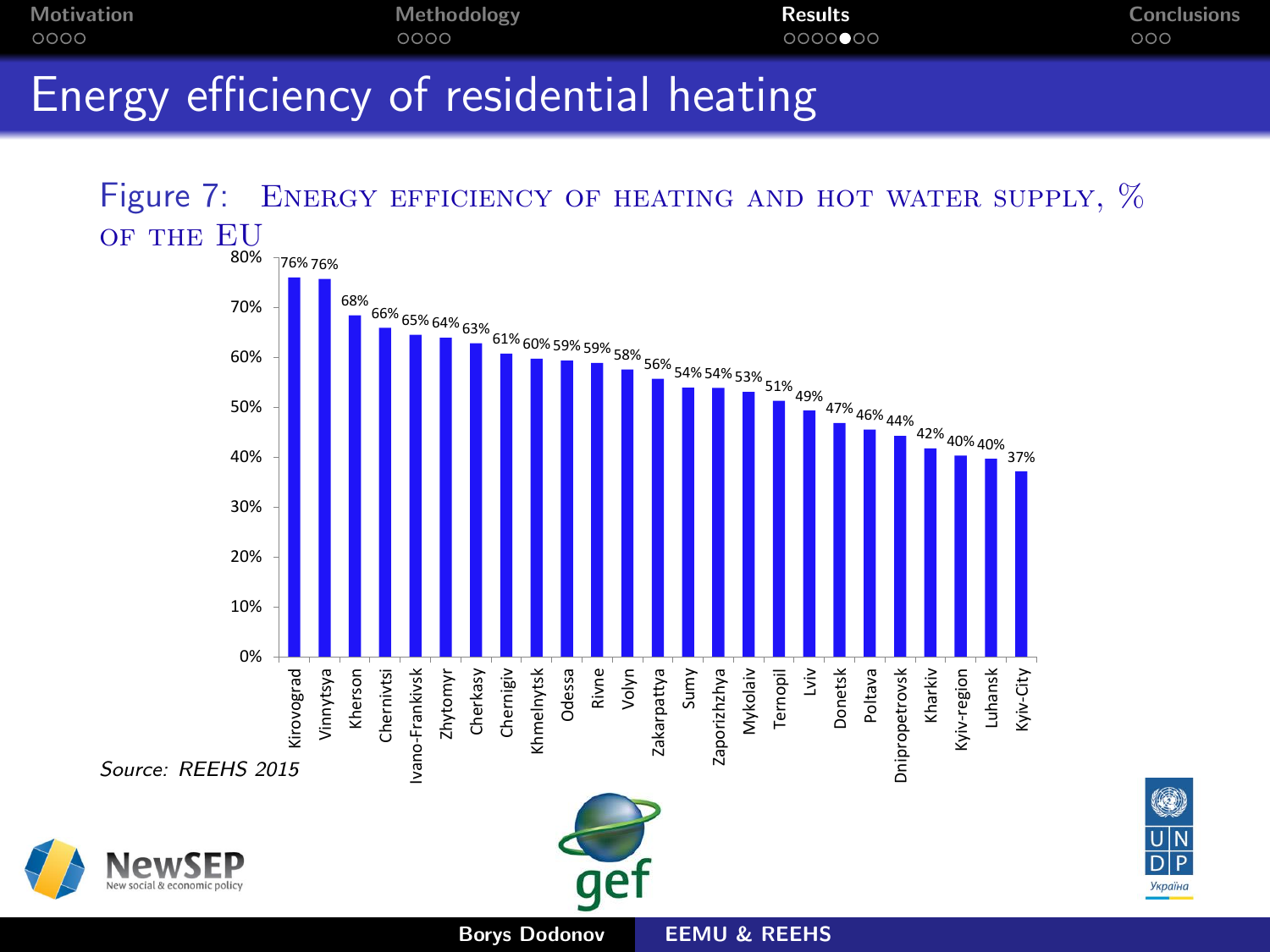<span id="page-14-0"></span>

| Motivation                     | Methodology | Results | Conclusions |
|--------------------------------|-------------|---------|-------------|
| 0000                           | 0000        | 0000000 | 000         |
| <b>Potential Energy Saving</b> |             |         |             |

Figure 8: POTENTIAL ENERGY SAVING AFTER ENERGY EFFICIENCY increase of heating and hot water supply up to the EU level



Potential energy saving – 8.4 mtoe or 10.3 bcm (more than half of import)  $\Rightarrow$ corresponds to \$4.3 bn in 2013 prices



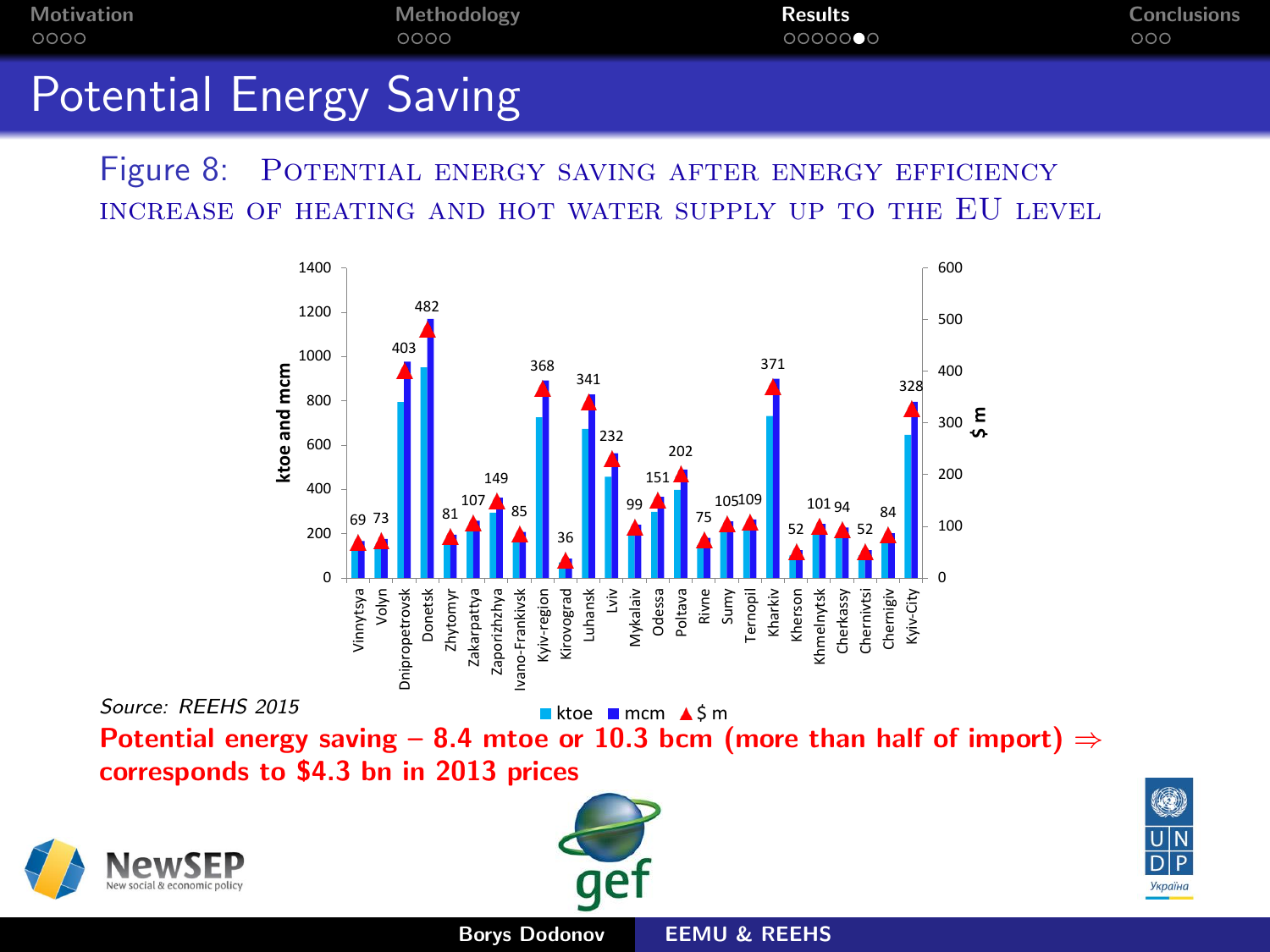<span id="page-15-0"></span>

| Motivation | Methodology | <b>Results</b> | Conclusions         |
|------------|-------------|----------------|---------------------|
| 0000       | 0000        | 000000         | $\circ \circ \circ$ |

Figure 9: DECOMPOSITION OF ENERGY CONSUMPTION CHANGE IN heating sector in 2012-2013



Україн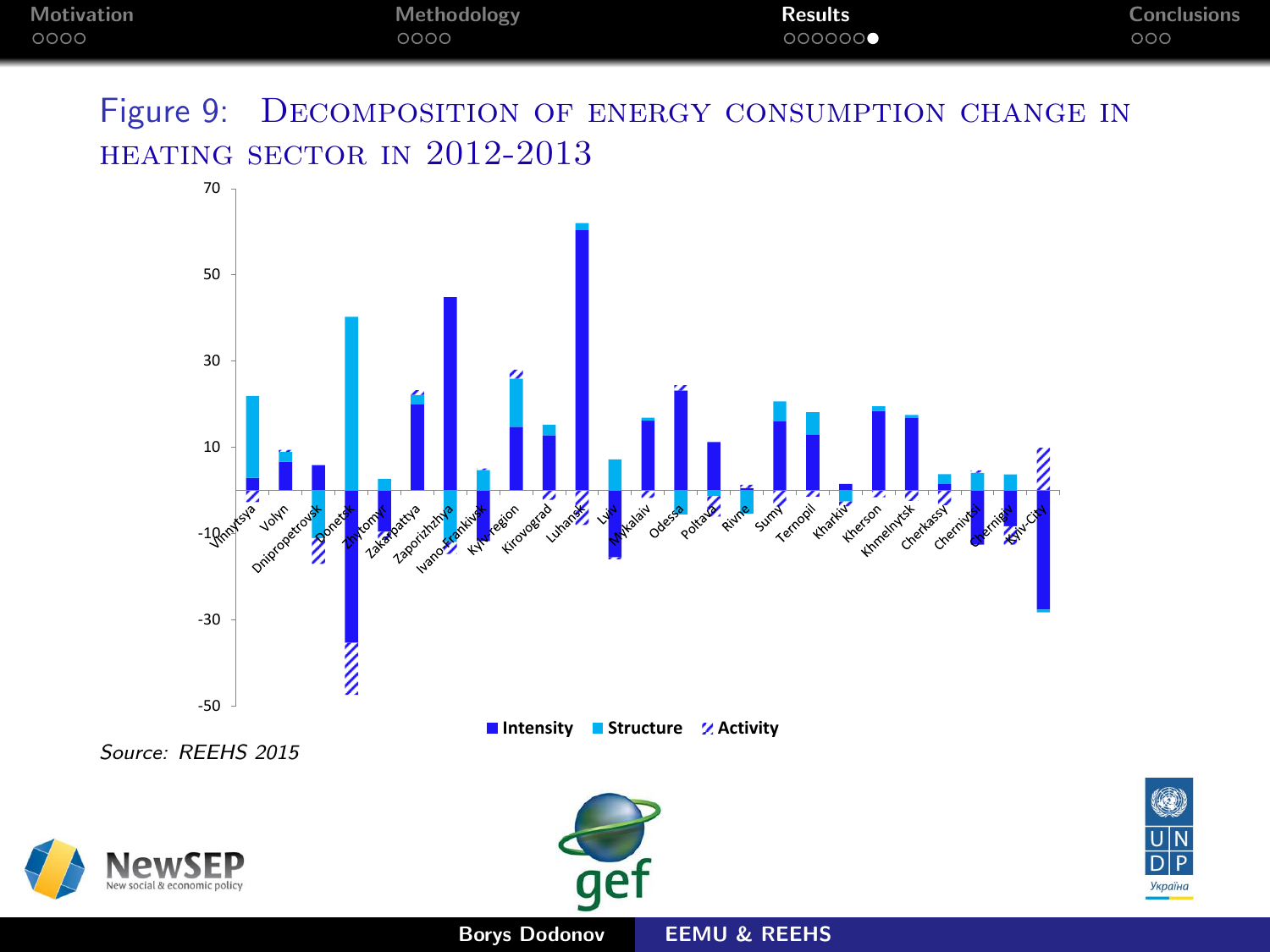<span id="page-16-0"></span>

| Motivation        | Methodology | <b>Results</b> | <b>Conclusions</b> |
|-------------------|-------------|----------------|--------------------|
| 0000              | 0000        | 0000000        | $\bullet$ 00       |
| Conclusion (EEMU) |             |                |                    |

- In 2013 structure adjusted energy efficiency estimate of Ukrainian economy increased by 1.5% to 57.8% from the EU level
- In 2013 energy efficiency increased in manufacturing and construction while in agriculture, mining and services was documented its decline
- The drivers of energy efficiency improvement were steel and chemical industry
- Potential energy saving  $-32.3$  mtoe (39 bcm) almost two times higher than natural gas import
- Plans for 2016 under the support of UNDP in Ukraine continue working on improvement of methodology, collection of new disaggregated energy statistics in transport and residential sector





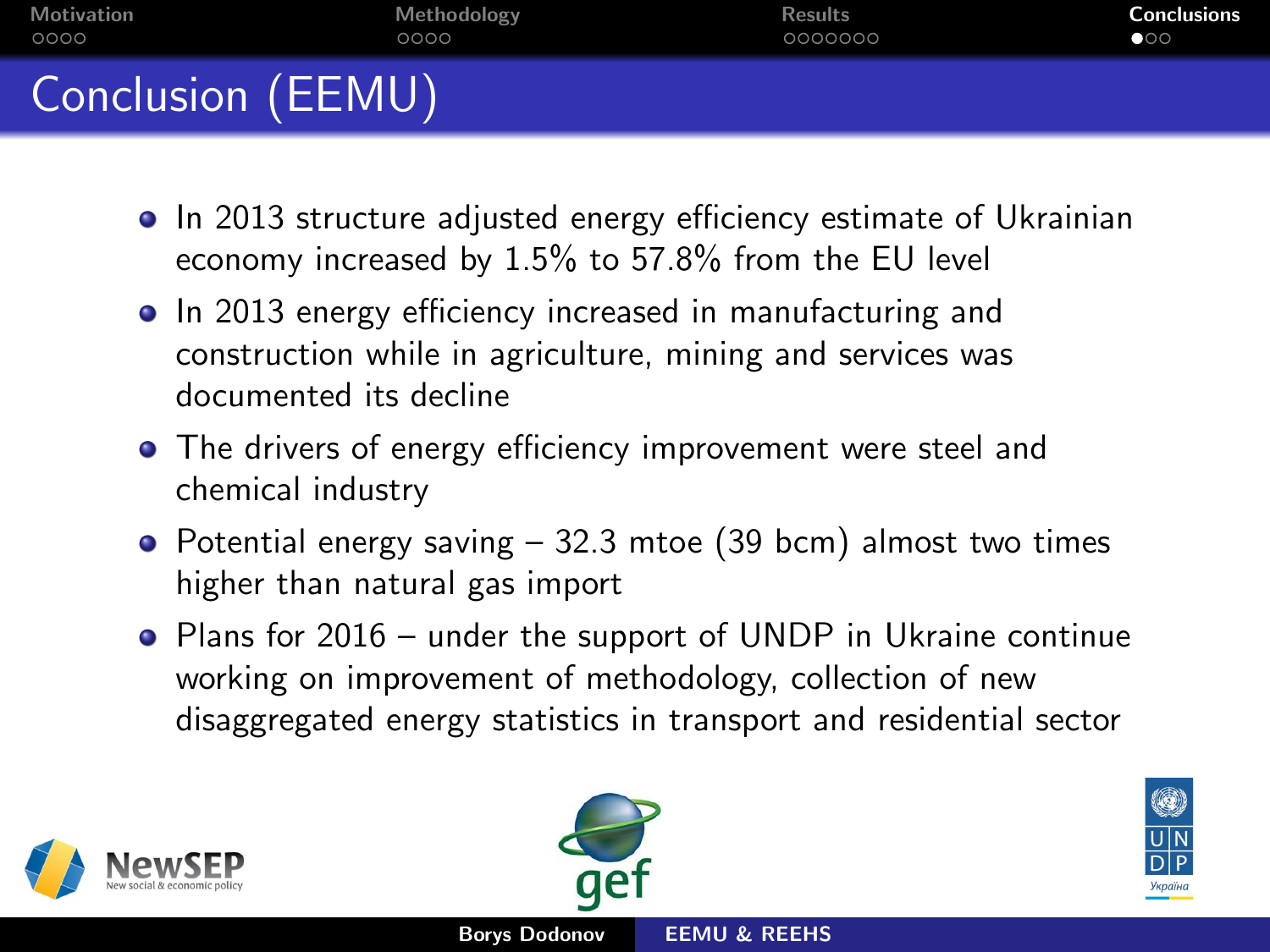<span id="page-17-0"></span>

| Motivation         | Methodology | <b>Results</b> | <b>Conclusions</b>    |
|--------------------|-------------|----------------|-----------------------|
| 0000               | 0000        | 0000000        | $\circ \bullet \circ$ |
| Conclusion (REEHS) |             |                |                       |

- Developed in line with IEA method energy efficiency indicators is a necessary instrument for an increase of the effectiveness of state policy in heating sector
- Average efficiency of heating and hot water supply is 50.7% of the EU level
- Potential energy saving 8.4 mtoe (equivalent to 10.3 bcm (more than half of total gas import) or \$4.3 bn
- The most efficient regions Kirovograd, Vinnitsya and Kherson (68–76% of the EU level). The least efficient – Kyiv City, Luhansk and Kyiv Oblast (37–40% of the EU level)
- The least efficient regions have comparatively higher share of district heating  $\Rightarrow$  consumers do not have the opportunity to regulate energy consumption and low level of installed meters (36%) enables district heating suppliers to overstate the amount of energy supplied